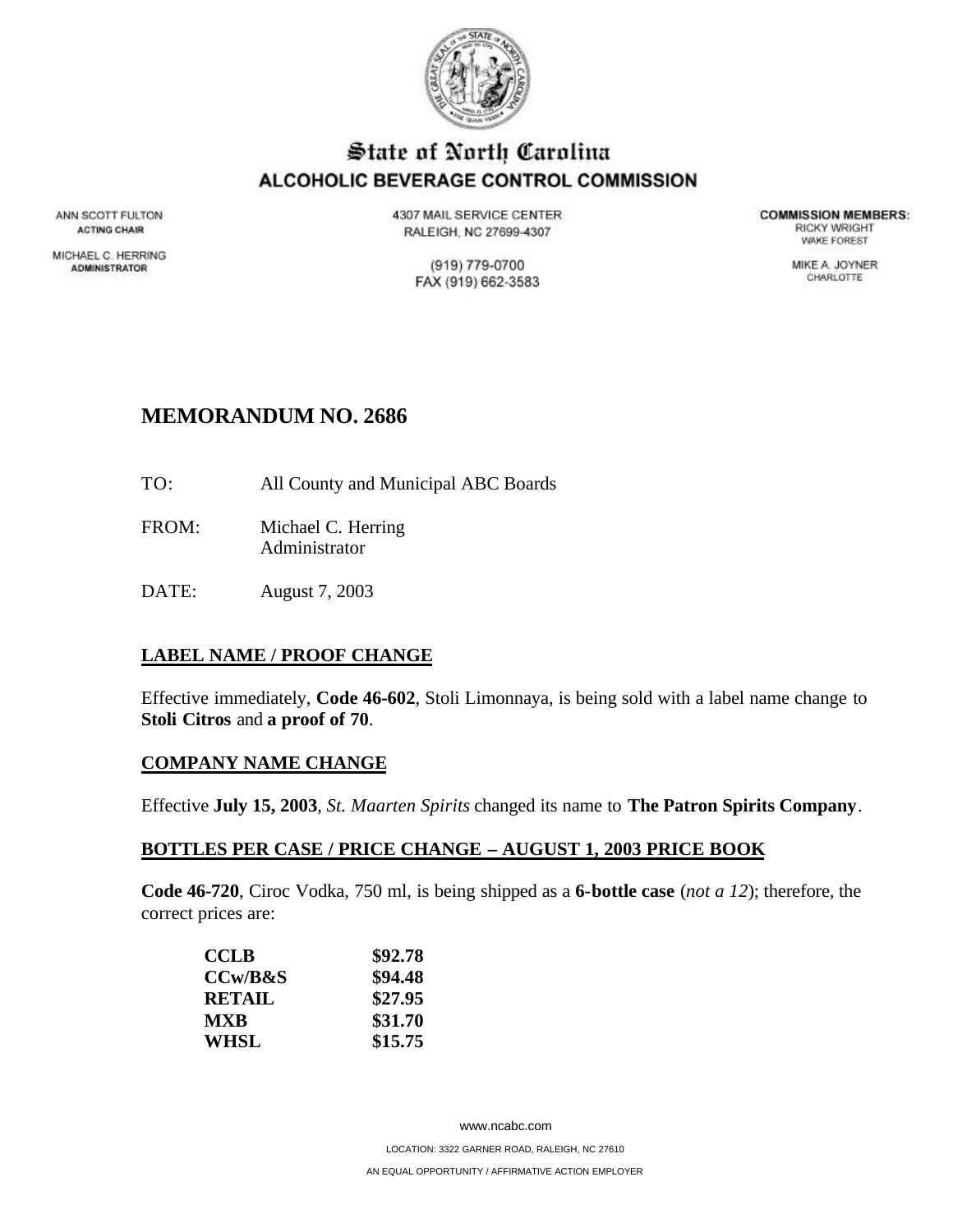Memorandum No. 2686 August 7, 2003 Page 2

#### **PRICE CORRECTION – AUGUST 1, 2003 PRICE BOOK**

*Diageo NA, rescinded its price increase* on **Code 64-770**, Jose Cuervo Tradicional, effective August 1, 2003. Please note that **Code 64-770 will continue to sell at the May 2003 prices** in September and October. *Diageo will honor the SPA offered on Code 64-770 for the month of August.*

#### **AUGUST 2003 SPA'S RESCINDED**

The SPA's offered on **Code 27-169** and **63-156** for the month of **August** have been **rescinded**. However, *Allied Domecq notified us that they will issue credit for Code 63-156.*

# **NEW COMPANYS – AUGUST 1, 2003 PRICE BOOK**

**MHW / Milagro 272 Plantome Road STE 100 Manhasset, NY 11030**

**NC Broker: Alliance / Strickland Division**

**Miller's Gin Inc. 16375 NE 18th Ave STE 323 North Miami Beach FL 33162**

**NC Broker: Ashburn Kirby & Associates**

# **RETIREMENT**

Patsy Watlington, Administrator of the Caswell County ABC Board, retired July 31, 2003, with 15 years of service. Also Frank M. Worley, Jr. Administrator of the City of Asheville ABC Board is retiring, effective August 9, 2003, with 32 years of service. We would like to take this opportunity to wish Patsy and Frank an enjoyable retirement. **CONGRATULATIONS!!!**